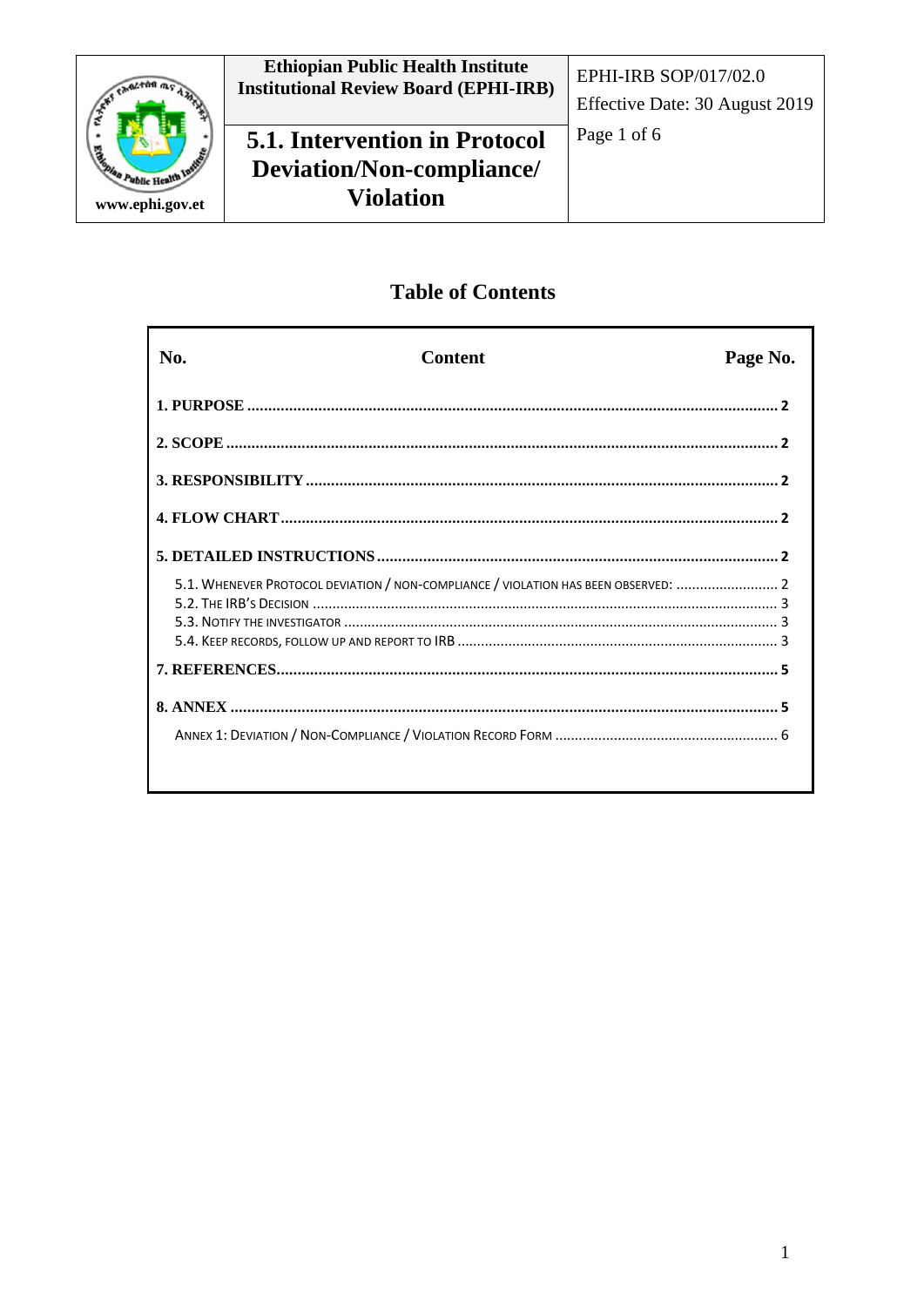

# <span id="page-1-0"></span>**1. Purpose**

This SOP is to provide instructions for taking action and maintaining records that identify investigators/institutes who fail to follow the procedures written in the approved protocol or to comply with national / international guidelines for the conduct of human research, including those who fail to respond to the IRB's requests.

# <span id="page-1-1"></span>**2. Scope**

This SOP applies to all IRB approved research protocols involving human subjects.

## <span id="page-1-2"></span>**3. Responsibility**

The designated member of the Secretariat is responsible for collecting and recording the non-compliance list (EPHI-IRB AF 01-017/02.0).

### <span id="page-1-3"></span>**4. Flow chart**

| No. | <b>Activity</b>                                             | <b>Responsibility</b>              |
|-----|-------------------------------------------------------------|------------------------------------|
|     | Noting protocol deviation / non-<br>compliance / violation. | <b>IRB</b> and Chairperson         |
|     | Board discussion and decision                               | <b>IRB</b> and Chairperson         |
|     | Notify the investigator                                     | IRB Secretariat and/or Chairperson |
| 4   | Keep records, follow up<br>and report to IRB                | <b>IRB</b> Secretariat             |

#### <span id="page-1-4"></span>**5. Detailed instructions**

#### <span id="page-1-5"></span>**5.1. Whenever Protocol deviation / non-compliance / violation has been observed:**

- Ensure that the issues as well as the details of non-compliance involving research investigators are included in the agenda of the IRB meeting.
- Maintain a file that identifies investigators who are found to be noncompliant with national/international regulations or who fail to follow protocol approval stipulations or fail to respond to the IRB's request for information/action.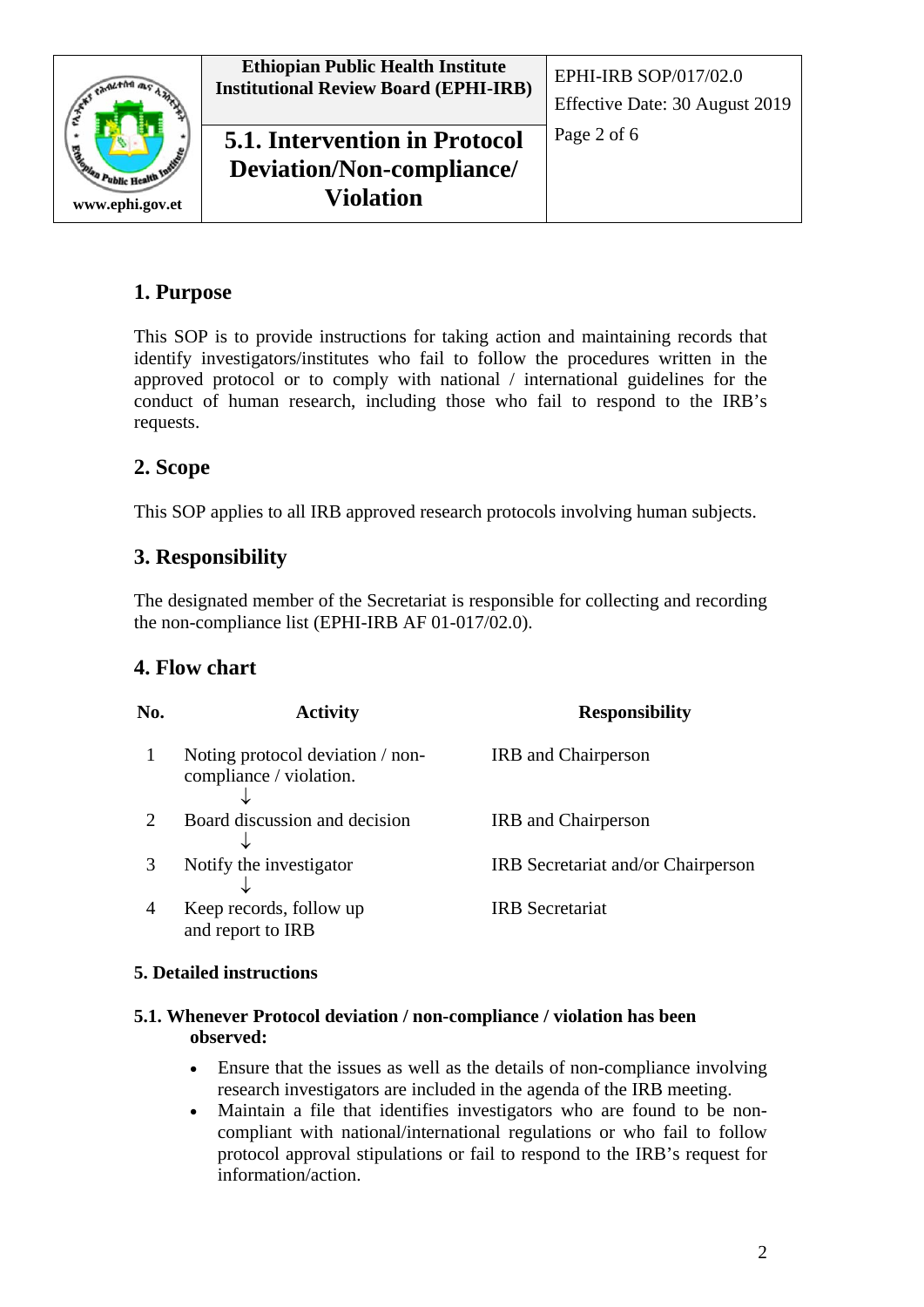

 $\sqrt{a^2 + \ln a}$ ublic Hea **www.ephi.gov.et**

• *Note*: The Board may decide to take no action or propose a need for corrective action plan, suspend or terminate approval of current studies or refuse subsequent applications from the investigators cited. Such decisions are recorded in the minutes.

## <span id="page-2-0"></span>**5.2. The IRB's Decision**

- The chairperson notifies the investigator of the IRB's action in writing, when the Board
- No Further Action Required,
- Request Information, and
- Recommend Further Action

### <span id="page-2-1"></span>**5.3. Notify the investigator**

- The IRB Secretariat members record the IRB's decision.
- Draft and type a notification letter.
- Get the Chairperson to sign and date the letter.
- Make six copies of the notification letter.
- Send the original copy of the notification to the investigator.
- Send a copy of the notification to the relevant national authorities and institutes.
- Send the third copy to the director general or deputy director general of EPHI.
- Send the fourth copy to the sponsor or the sponsor's representative of the study.

### <span id="page-2-2"></span>**5.4. Keep records, follow up and report to IRB**

- Keep the last copy of the notification letter in the "non-compliance" file.
- Store the file in the shelf with an appropriate label.
- Follow up the action after a reasonable time.
- Report the outcome of the action to IRB.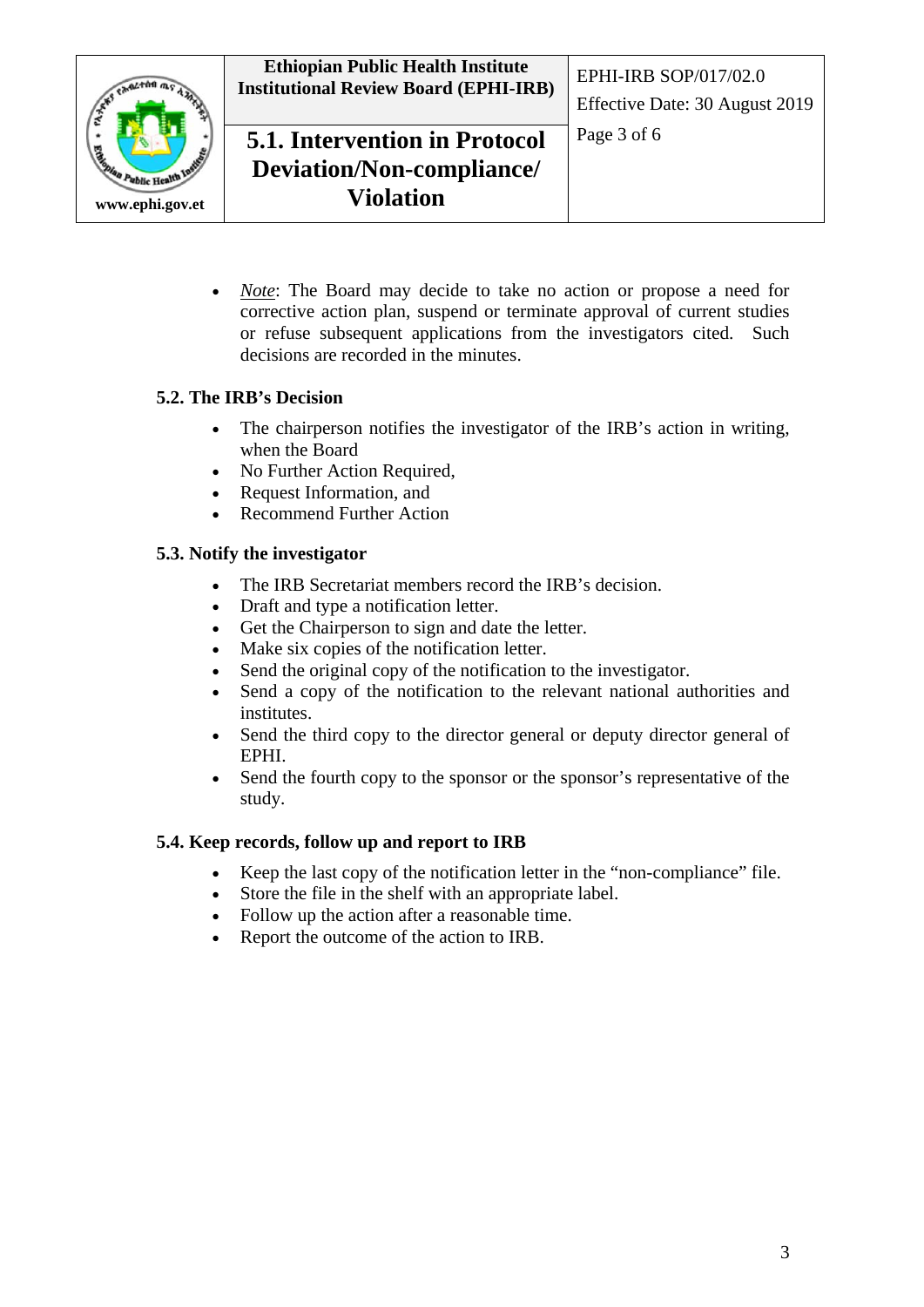**Ethiopian Public Health Institute Institutional Review Board (EPHI-IRB)** EPHI-IRB SOP/017/02.0

Expressor de la Caracción ublic Hes **www.ephi.gov.et**

**5.1. Intervention in Protocol** Page 4 of 6 **Deviation/Non-compliance/ Violation**

# **6. Glossary**

| Deviation / Non-<br>compliance /<br>Violation<br>Major non- | The IRB monitors whether investigators do not perform the study<br>in compliance with the<br>approved protocol, ICH GCP,<br>FDA/FMHACA regulations and/or fail to respond to the IRB's<br>request for information/action.                                                                                                                                                                                                                                                                                                                                                                                                                                                                                                                                                                                                                                                                                                                                                                                                                                                                                                                                                                                                                                                                                                                                                                                                                                                                                                                                                                                                                                                                                                                                                                    |  |  |
|-------------------------------------------------------------|----------------------------------------------------------------------------------------------------------------------------------------------------------------------------------------------------------------------------------------------------------------------------------------------------------------------------------------------------------------------------------------------------------------------------------------------------------------------------------------------------------------------------------------------------------------------------------------------------------------------------------------------------------------------------------------------------------------------------------------------------------------------------------------------------------------------------------------------------------------------------------------------------------------------------------------------------------------------------------------------------------------------------------------------------------------------------------------------------------------------------------------------------------------------------------------------------------------------------------------------------------------------------------------------------------------------------------------------------------------------------------------------------------------------------------------------------------------------------------------------------------------------------------------------------------------------------------------------------------------------------------------------------------------------------------------------------------------------------------------------------------------------------------------------|--|--|
| compliance                                                  | A major violation/non-compliance; is one that may impact on<br>the participant safety or affects the integrity of the study data.<br>A major protocol violation and/or serious/continuing non-<br>compliance includes but is not limited to any violation that meets<br>ANY of the following criteria:<br>Represent a serious* failure on the part of the study<br>п<br>team to comply with the protocol, standard operating<br>procedures, GCPs, federal, state or local regulations.<br>The violation may not be intentional.<br>Represents a <b>continuing</b> ** failure on the part of the<br>п<br>study team to comply with the protocol, standard<br>operating procedures, GCPs, federal, state or local<br>regulations. The violation may not be intentional.<br>Significant negative impact to subject safety or alters<br>ш<br>risks to subjects (increased risk is deemed greater than<br>minimal risk). Note the violation/noncompliance may<br>or may not result in actual harm to the subjects. Risk<br>or actual harm may be clinical, emotional social,<br>financial, etc. (The risk/potential risk to the subject)<br>present by this violation is deemed to be greater than<br>minimal risk)<br>Significantly damages the completeness, accuracy and<br>п<br>reliability of the data collected for the study.<br>*Serious failure to comply is non-compliance that<br>adversely affects the rights<br>and<br>welfare<br>of<br>participants or places participants at increased risk of<br>harm.<br>**Continuing failure to comply is a pattern of non-<br>compliance that indicates an unwillingness to<br>comply or a lack of knowledge that may lead to an<br>adverse effect on the rights and welfare<br>- of<br>participants or may place participants at an increased |  |  |
| Minor non-                                                  | risk of harm.<br>A minor violation/non-compliance is one that does not impact on                                                                                                                                                                                                                                                                                                                                                                                                                                                                                                                                                                                                                                                                                                                                                                                                                                                                                                                                                                                                                                                                                                                                                                                                                                                                                                                                                                                                                                                                                                                                                                                                                                                                                                             |  |  |
| compliance                                                  | the subjects' safety or compromise the integrity of study data.<br>However, if left unreported could lead to more major violations                                                                                                                                                                                                                                                                                                                                                                                                                                                                                                                                                                                                                                                                                                                                                                                                                                                                                                                                                                                                                                                                                                                                                                                                                                                                                                                                                                                                                                                                                                                                                                                                                                                           |  |  |

However, if left unreported could lead to more major violations /non-compliance issues further down the line.

Effective Date: 30 August 2019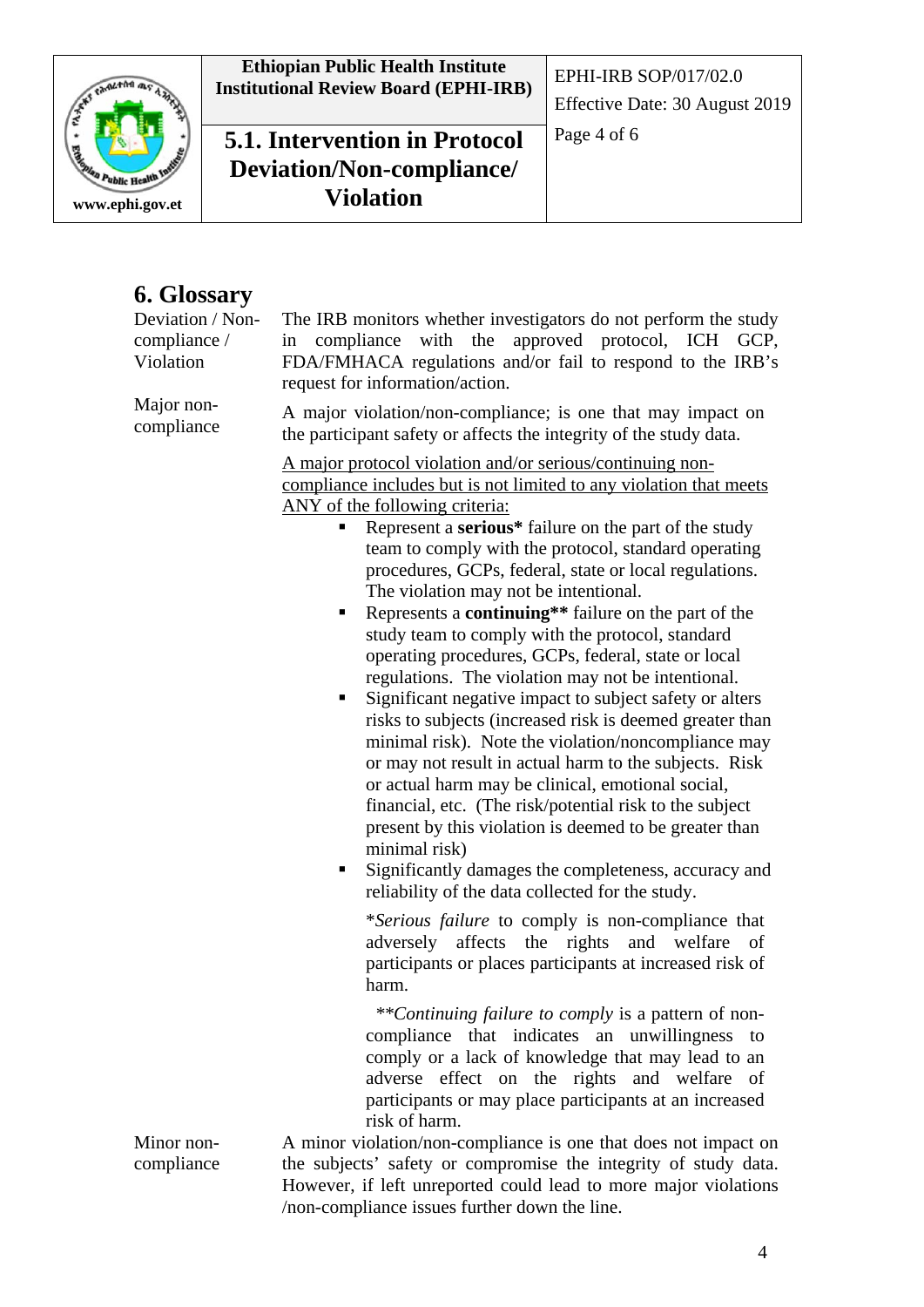

# <span id="page-4-0"></span>**7. References**

- 1. World Health Organization, Standards and Operational Guidance for Ethics Review of Health-Related Research with Human Participant, 2011.
- 2. International Council for Harmonization of Technical Requirements for Pharmaceuticals for Human Use Guidance for Good Clinical Practice (ICH GCP) E6(R2), 2016.

## <span id="page-4-1"></span>**8. Annex**